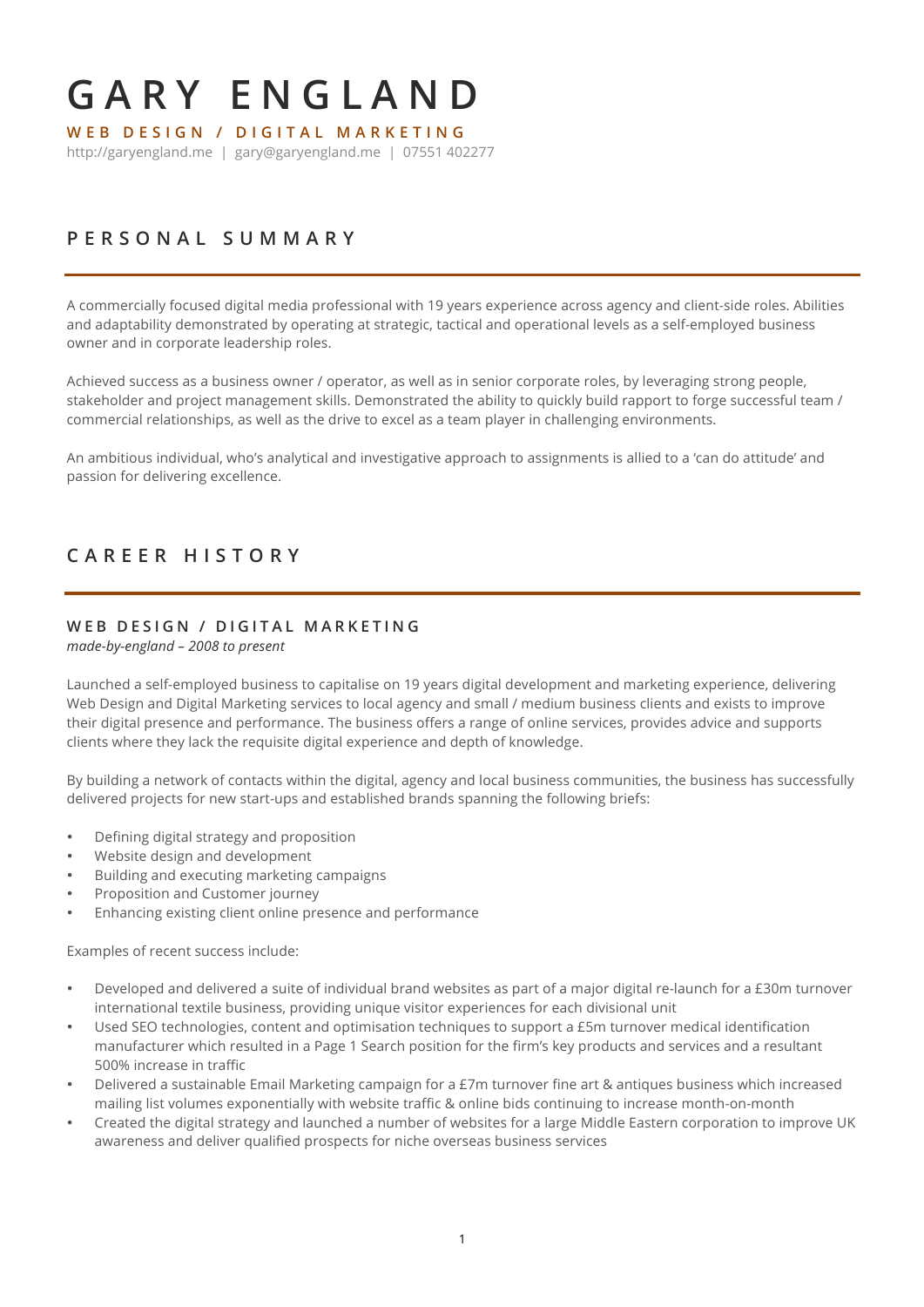#### **GENERAL MANAGER, ECOMMERCE**

*CCS Media – 2006 to 2008*

Recruited to plan, launch and lead a new B2C e-commerce business for a £60m turnover Reseller of IT hardware/software focussed on the B2B market and operating on a direct sales model basis.

The role had full accountability for the new B2C channel's trading performance and required the planning and management of marketing activities within defined Cost Per Acquisition (CPA) targets, across multiple online channels.

Key achievements in the role included:

- Recruited and managed external partners, which resulted in the creation of a sustainable, scalable and profitable consumer website offering and online communication strategy
- Integrated multiple Supplier catalogues into a bespoke website and implemented business rules to provide best commercial gain
- Developed a full suite of key performance indicators to track and analyse visitor activity and conversion and gauge an awareness of competitor positioning, pricing and promotional activities, as well as the impact of SEO/SEM initiatives
- Pioneered an automated competitor pricing analysis tool, to determine website pricing and inclusion within online marketing channels – substantially reducing the Cost Per Acquisition (CPA)
- Re-launched and repositioned the company's B2B website as a core marketing and recruitment tool, implementing a sustainable B2B e-commerce function, through integration of external supplier catalogues, e-mail marketing, differential pricing, sales tracking, reporting and analysis

#### **MANAGING DIRECTOR, UK**

*Internet Direct – 2002 to 2006*

Led the development and implementation of the online customer acquisition / retention strategies and e-commerce function for the UK subsidiary of a €65m turnover European Group which offered a portfolio of consumer electronics goods via 30 multi-lingual Websites.

Role brief was to increase qualified traffic and sales conversion, improve ROI and extend the customer product offering and hence held complete 'end to end' responsibility for the subsidiary including product sourcing, proposition development, management and growth of online activity through: Search Engine Marketing (SEM), Search Engine Optimisation (SEO), Price/Service Aggregators, Affiliate Programs and Email Marketing communications.

Key achievements in the role included:

- Developed and successfully implemented a strategy to ensure profitability to the online channel within the targets set, using external agencies and internal resources
- Managed SEO and search marketing projects to deliver top 10 rankings for both paid and natural search
- Increased the level of qualified website traffic, through the management of existing online channels, and the development of new cost-effective channels
- Improved the rate of visitor conversion and halved the Cost Per Acquisition (CPA) of sale by analysis and optimisation of individual online campaigns
- Through in-house and managed Affiliate Programs delivered a five fold increase in membership and generated sales
- Developed a product pricing strategy, easily communicated to visitors, which increased website traffic and increased profit margins
- Sourced, appointed and trained a far-eastern outsourcing partner to manage the website catalogue and content remotely

#### **ACCOUNT DIRECTOR**

*The Energy Cell – 1998 to 2002*

Energy Cell operated as an integrated digital agency and specialised in Design, Development and Marketing, for clients spanning a range of business sectors.

As Account Director, was responsible for a full range of digital projects for major clients and their globally recognised brands - including BBC, KPMG, Mars, BT, Heinz, PepsiCo, Homepride.